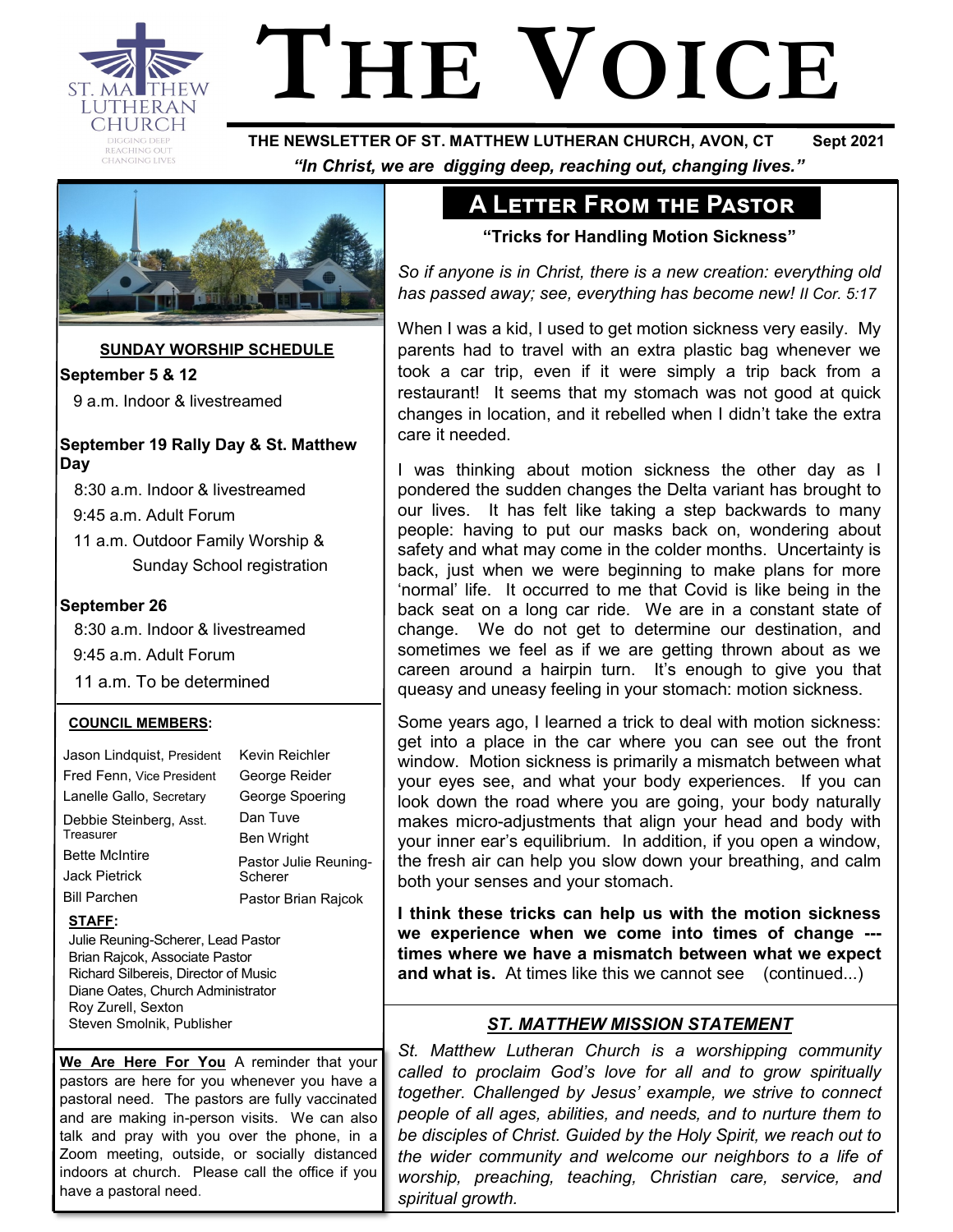(… continued) very far down the road in front of us, but simply orienting ourselves to what we can see helps to reset our equilibrium. In times of great change, we cannot plan for the whole journey; too much is unknown. What is required is assessing the immediate road ahead and responding to those conditions.

Perhaps you've heard the saying, 'when God closes a door, God opens a window'? Times of change are perfect opportunities for innovation. In fact, they demand creativity and flexibility. So open a window and let the winds of the Spirit blow in your hair and reset your expectations.

The leaders and staff at St. Matthew are embracing this time of change with both of these strategies - look ahead to the next two months of fall as a time for figuring out how we can offer a fuller range of church programs and ministries, while still providing for the safety of all in changing circumstances. You'll see inside this newsletter some traditional offerings, some modified ones, and some things that are completely new! We are definitely keeping our eyes on the road ahead, and opening a few windows to let the Spirit's guidance in.

St. Paul said in Second Corinthians, *So if anyone is in Christ, there is a new creation: everything old has passed away; see, everything has become new!* The truth is, the resurrection is about embracing change. We may not be driving the car, but we can trust the One who is quiding us, and fashioning each of us into a new creation. May the Spirit remake us and our world, taking us through the motion sickness, to the destination of Christ's healing and restoration.

Pastor Julie

#### **REOPENING TASK FORCE MARKS ONE YEAR OF SERVICE**

The Reopening Task Force (RTF) marked their one year anniversary in July. During 2020- 2021, the RTF met over 30 times to evaluate health data, share information about best practices in meetings and worship, and recommend policy and protocols to the council. Below is their latest report. Thank you, Reopening Task Force, for helping keep us safe during the past year!



As many of you are aware, recent guidance from the CDC recommends mask wearing indoors for both the vaccinated and unvaccinated to help slow the latest rise in Covid cases. The CT. Department of Public Health has also provided recent guidance strongly recommending all counties, including Hartford, to mask up indoors. This is for both the vaccinated and unvaccinated 2 years of age and up.

In August, the Task Force conducted air flow studies once again in the sanctuary, and updated their risk analysis study with current infection and vaccination data in the towns St. Matthew serves. The good news is that being at St. Matthew indoors and masked, or outdoors without masks, continues to be very safe. We will therefore continue our current protocols of mask wearing and social distancing indoors. Masks are not currently required outdoors.

The Task Force will continue to assess this approach as we know more about the trajectory of the pandemic, and as all age categories become eligible for vaccination, recommending revisions to our protocols, as needed.

The sanctuary will continue to be open for Sunday in person worship. Small group ministries, meetings, worship, and classes may meet indoors and/or outdoors. Masks will still be required for all indoor activities. Please contact Diane at the office to reserve space in the building or outdoors.

The church building is open to the public. The building is open during office hours, Monday through Friday 9 a.m. – 4 p.m. Please ring the office door bell for admittance if the door is locked. Masks are required.

The Reopening Task Force will continue to monitor the evolving guidance from the CDC and State of Connecticut, and will continue to provide recommendations to Council as additional updates become warranted.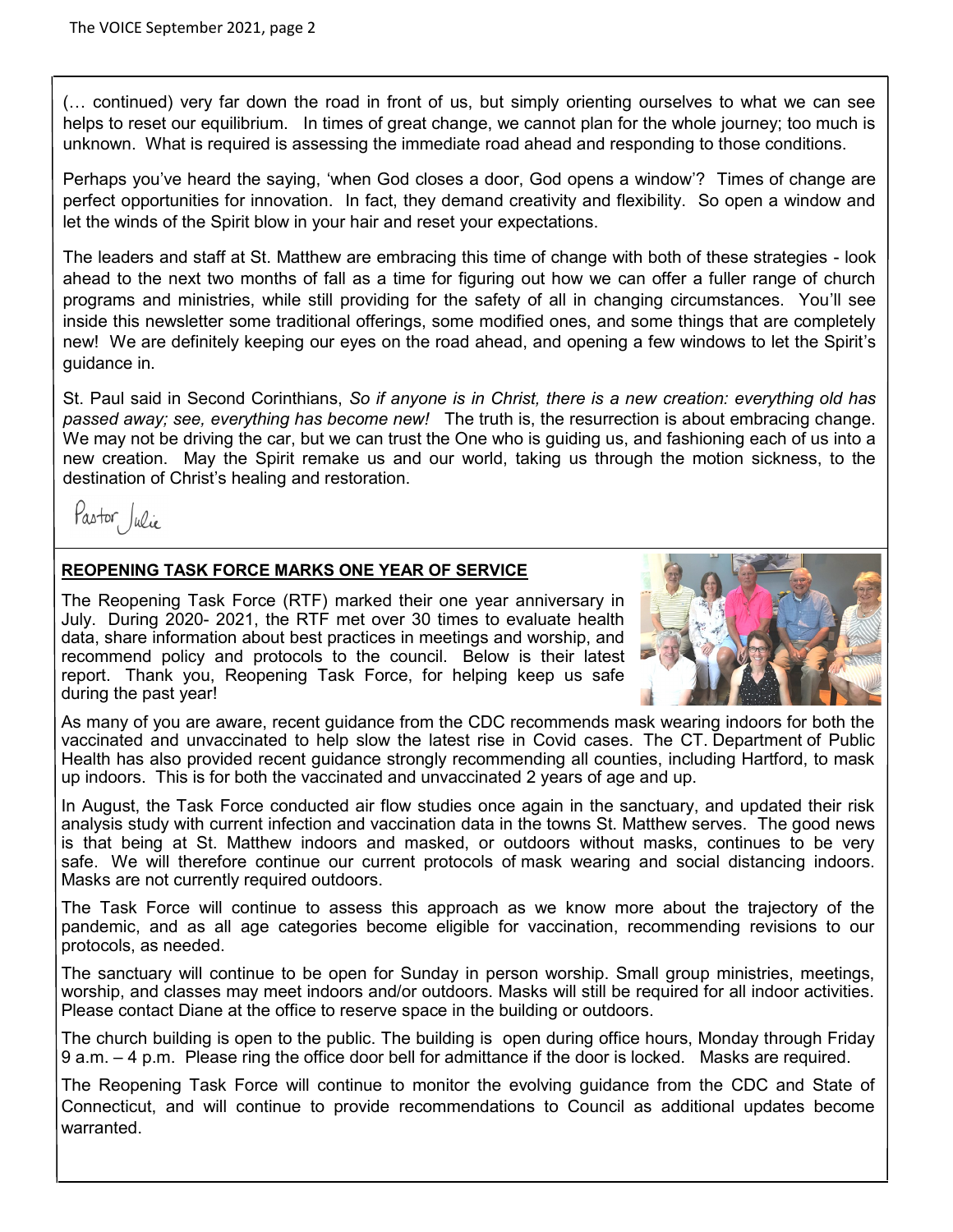# **CONFIRMATION BEGINS SEPTEMBER 27**

Confirmation kicks off with a Parent/Student Meeting, September 27, 7 p.m. in the Hall of the Evangelists. Classes this year will be on Monday evenings, and will focus on Luther and the Reformation, as well as a New Testament overview. We welcome your 7th or 8th grader! Please reach out to the office to register or receive more information.



# **ADULT FORUM BEGINS SEPTEMBER 19**

Join our adult forum at 9:45 a.m. on Sunday mornings. We are kicking off the year with **Adult Forum** a six-week study entitled, "The Autumn of Christian Life," about the unique aspects of the faith journey in the last quarter of life. Some are blessed with retirement during this time, but no matter employment status, certain faith questions come up at this stage of life, as well as questions on how to live well. Join us as we engage the questions and mine the scriptures and our own experience! We are hoping we can welcome you both in person and virtually. Watch future Constant Contacts for more information.

#### **ENDOWMENT FUND REQUESTS**

The Endowment Fund makes yearly disbursements to outside charities as well as to important internal needs. The Endowment Committee would like to invite the congregation to **submit requests for any outside charities or internal needs for consideration**. The potential disbursements will be considered by the Endowment Committee, voted on by the Church Council, and then approved at the Church's annual meeting. To submit your requests, please send an email to the office@stmatthewavon.org no later than November 1. *Please include why you believe your suggested charity should be considered, and a web address and contact name for the organization.* 

#### **ALTAR FLOWERS**

Beginning September 19, altar flower sign-ups will resume. Sign up on the Flower Chart in the narthex/ entryway at church, or email Diane at [office@stmatthewavon.org](mailto:office@stmatthewavon.org) *by the Wednesday before the Sunday you are signing up for*, with the name of the person(s) to be honored and for what occasion (in memory of, in honor of, in celebration of birthday, anniversary, etc.). **The cost is \$40**. Checks should be made payable to St. Matthew Lutheran Church and can be mailed, placed in the offering plate, or dropped off at the church office. Please indicate "Altar Flowers" in the memo.



# **COUNCIL HIGHLIGHTS**

The Council met for their summer meeting in early August. They reviewed the church calendar (available on the church website), which outlines the planning

leaders and staff have been doing to launch fall ministries and considered the possible impact of the Delta variant of the virus. They will continue to work with the Reopening Task Force to determine next best steps for ministry and safety. They heard updates on live streaming and approved using previously appropriate dollars to purchase equipment that will enable hybrid (some people in person, others virtual) meetings, education and small worship services. The Council is planning a Leader Retreat on September 18, on the topic of welcome and prayer. The meeting wrapped up with a tour of the pre-K - Kindergarten classroom, which is moving to a Montessori style Sunday school model this fall called Catechesis of the Good Shepherd.

# **GOOD THINGS:**

- Prayer and Popsicle summer evening worship was a fun experience. Thank you to Stephanie Montminy for organizing summer worship assistants. Thank you to all who volunteered in those roles. And thank you to John Jarzbek and Deb Brodeur for running sound.
- Youth group enjoyed a mission trip to North Carolina the first week of August and will lead worship and present their journey to the congregation on August 22nd.
- July's Yoga Challenge was a success—thank you to Lanelle Gallo for your yoga ministry!
- Bishop Hazelwood joined Tuesdays Together on Zoom on July 20th as the group finished his book Everyday Spirituality.

We have so many good things to be grateful for!

**God is good. All the time!**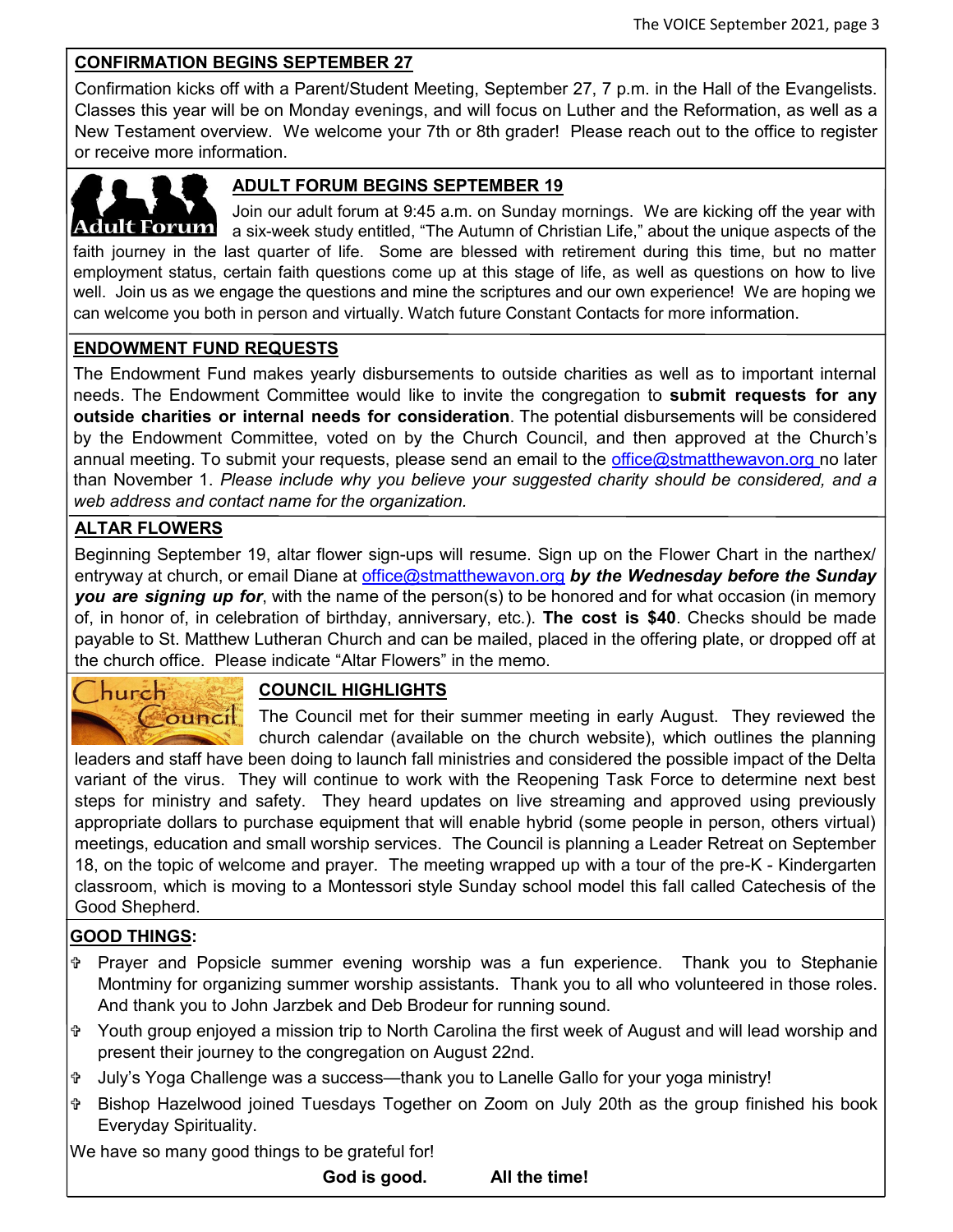The VOICE September 2021, page 4

| Sun                                                                                                                                                                  | Mon                                                                      | Tue                                                                                      | Wed                                         | <b>Thu</b>                                       | Fri                                                | Sat                                  |
|----------------------------------------------------------------------------------------------------------------------------------------------------------------------|--------------------------------------------------------------------------|------------------------------------------------------------------------------------------|---------------------------------------------|--------------------------------------------------|----------------------------------------------------|--------------------------------------|
| <b>September 2021</b>                                                                                                                                                | Notes:                                                                   |                                                                                          | $\mathbf{1}$<br>6:30 Focus Group<br>Meeting | 2<br>2:00 Centering Prayer                       | 3                                                  | $\overline{4}$                       |
| 5<br>9:00 Sanctuary Worship with<br>Holy Communion                                                                                                                   | 6<br><b>LABOR DAY</b><br>Office Closed                                   | $\overline{7}$<br>6:00 Centering Prayer<br>7:00 Finance Committee<br>7:00 Church Council | 8                                           | 9<br>2:00 Centering Prayer                       | 10                                                 | 11<br>8:30 Men's<br><b>Breakfast</b> |
| 12<br>9:00 Sanctuary Worship with<br>Holy Communion                                                                                                                  | 13<br>1:00 Staff Meeting                                                 | 14<br>6:00 Centering Prayer                                                              | 15<br><b>VOICE DEAD-</b><br>LINE            | 16<br>10:00 Bible Study<br>2:00 Centering Prayer | 17<br>4:00 Chervl<br>Oncken<br>Memorial<br>Service | 18<br>9:00 Council<br>Retreat        |
| 19 RALLY DAY/ST. MATTHEW<br>DAY<br>8:30 Sanctuary Worship with<br>Holy Communion<br>9:45 Adult Forum<br>11:00 Outdoor Family Worship &<br>Sunday School registration | 20<br>1:00 Staff Meeting                                                 | 21<br>6:00 Centering Prayer                                                              | 22                                          | 23<br>2:00 Centering Prayer                      | 24                                                 | 25                                   |
| 26<br>8:30 Sanctuary Worship with<br>Holy Communion<br>9:45 Adult Forum<br>11:00 To be determined                                                                    | 27<br>1:00 Staff Meeting<br>7:00 Confirmation-Parent/<br>Student meeting | 28<br>6:00 Centering Prayer                                                              | 29                                          | 30<br>2:00 Centering Prayer                      |                                                    |                                      |

# **September 2021**

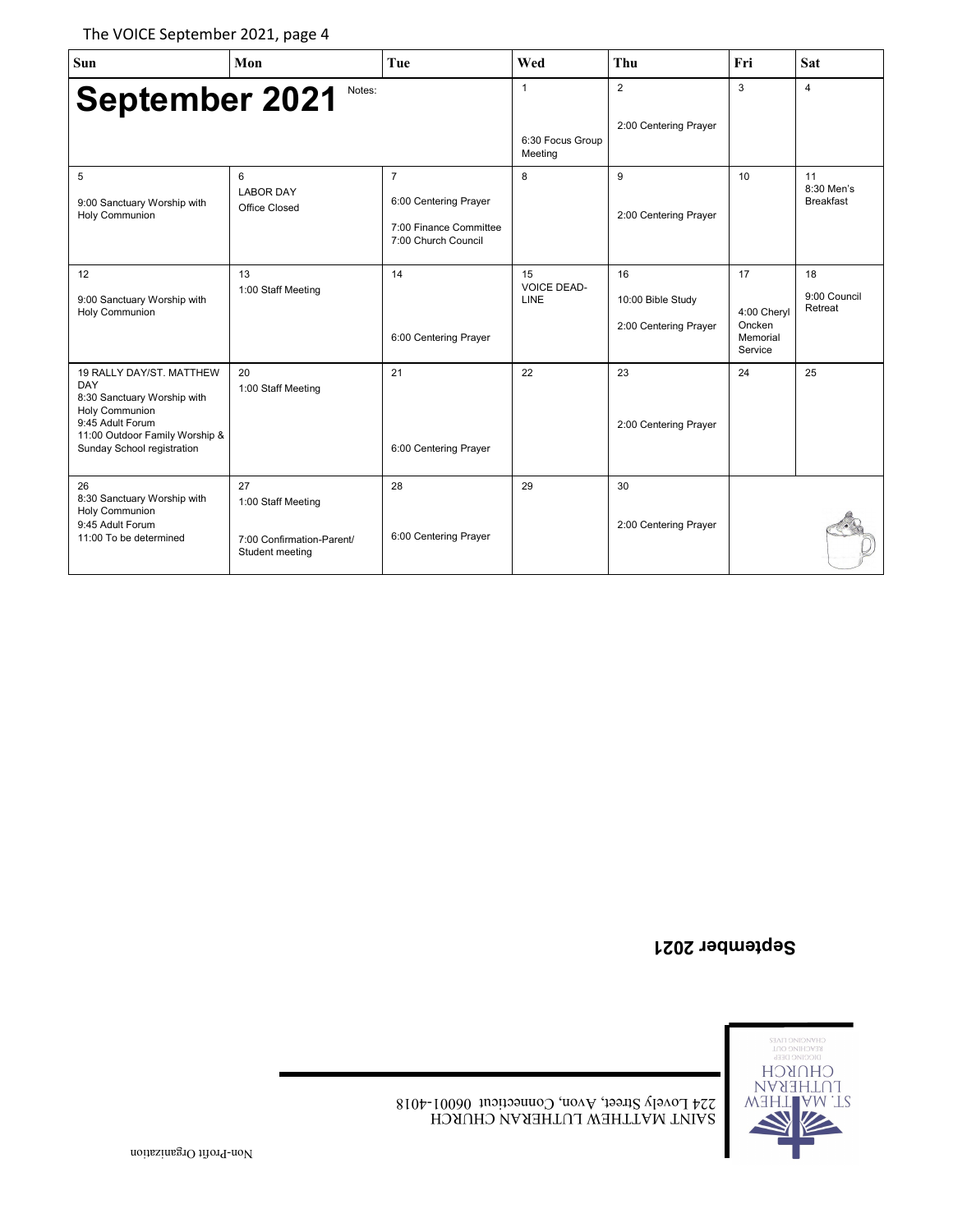#### **FINANCIAL HIGHLIGHTS**

**Operating Income:** Offering income was \$22K higher than budget YTD due primarily to prepayments of pledges (note the straightline budget was adjusted in February to account for holdover pledges from 2020).

The budget included a \$37,500 transfer from Endowment that we have not yet requested.

Total YTD Operating Income was \$15.5K lower than budget as the higher income partially offset the lower money received from Endowment.

**Operating Expenses:** Total YTD Operating Expenses were \$24.5K lower than budget, with most categories being below budget.

Property was \$6.9K lower than budget, with various line items better or worse due to the timing of expenses. We'll be requesting reimbursement from Endowment for the \$6.3K in HVAC expenses incurred year to date as this is part of their amounts set aside for internal distributions.

The insurance premium for the property/liability renewal is slightly higher than budgeted amount for existing coverage. We also added coverage for Cyber Liability for an annual cost of \$1.3K. Workers' Compensation renewed at a slightly lower rate than budgeted.

The Fidelity Bond renews in August, so the budget timing is off for that expense.

**Net Operating Fund Activity:** Net Operating Activity was negative \$9.2K for the month and positive \$3.1 YTD vs. the budget of negative \$5.8K YTD, due to the items noted above. Note that net income would have been \$46.5K higher than budget had we requested and received the funds from Endowment.

**Cash and Restricted Cash:** The Endowment external contributions approved at the annual meeting were distributed in April, with the exception of \$5,000 for Grace Lutheran Church, which will be distributed for a specific project.

**Loans:** The balance of the loan from Endowment is \$11,754.60 at June 30th; we received a \$500 Capital Campaign contribution in July that will be used to pay loan principal in August.

We submitted our application for PPP loan forgiveness and are waiting official word from People's that the loan has been forgiven. That being said, we can see a notice from the SBA on our account noting they have forgiven the loan.

**THE MUSIC OF WORSHIP DURING THE FALL SEASON** As always, our endeavor is to lift up the love of Jesus Christ as the heart of the Church's liturgy and its music. What does that mean at this challenging time?

First of all, due to the ongoing public health crisis, our choir members have in general expressed a hesitancy to undertake the risk of a weekly round of rehearsal, warm up, and choral eucharist. In this regard some have cited their concern for the safety of their as yet unvaccinated grandchildren.

Meanwhile, several cantors have come forward to lead the *Kyrie* each Sunday, along with other musical elements. In addition, one of our parish instrumentalists has offered to join the keyboard in enriching our Sunday worship on a regular basis.

Perhaps most importantly, we are making a focused effort to provide the congregation with familiar hymns that can be sung as truly heartfelt expressions of prayer and praise.

Lastly, our music director is preparing a series of monumental organ classics, along with popular favorites, to share on a monthly basis. Sousa's *Stars and Stripes Forever* (for the Labor Day holiday weekend), Bach's *Toccata and Fugue in d minor* (for Halloween/Reformation Sunday), and Mendelssohn's *Sonata in A Major* are currently planned for the fall season.

**If you have a musical gift and are comfortable sharing it, we'd love to include you! Please reach out to Dick Silbereis, music director, at the church office.**

> *When morning gilds the sky, our hearts awaking cry: May Jesus Christ be praised! In all our work and prayer we ask his loving care: May Jesus Christ be praised!*